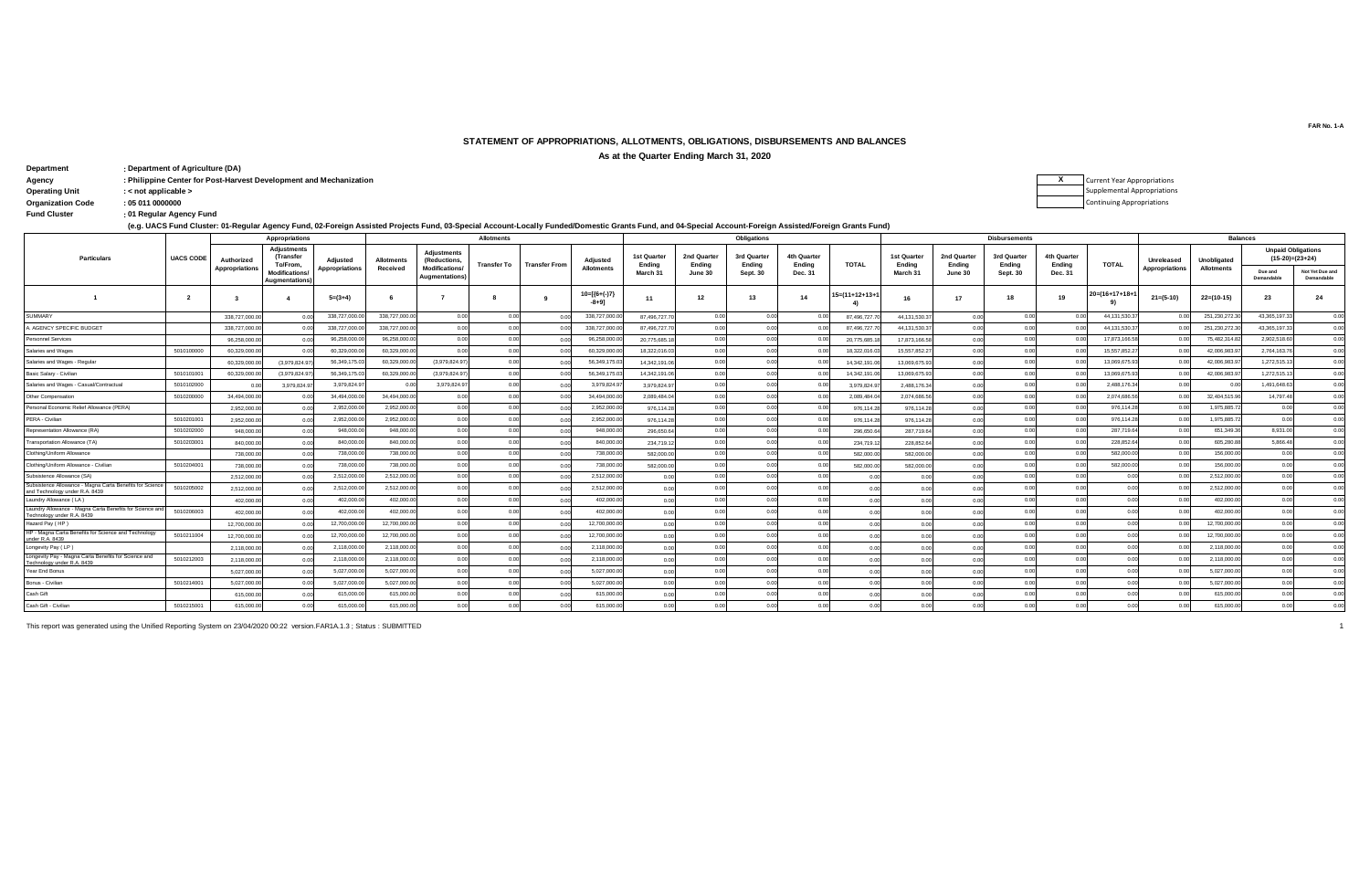| Department            | : Department of Agriculture (DA)                                   |
|-----------------------|--------------------------------------------------------------------|
| Agency                | : Philippine Center for Post-Harvest Development and Mechanization |
| <b>Operating Unit</b> | $:$ < not applicable >                                             |
| Organization Code     | . 05 011 0000000                                                   |

Organization<br>Fund Cluster : 01 Regular Agency Fund

(e.g. UACS Fund Cluster: 01-Regular Agency Fund, 02-Foreign Assisted Projects Fund, 03-Special Account-Locally Funded/Domestic Grants Fund, and 04-Special Account-Foreign Assisted/Foreign Grants Fund)

| <b>Appropriations</b><br>Adiustments             |                  |                              |                                        |                                   |                               |                                                            | <b>Allotments</b> |                      |                               |                       | Obligations                |                       |                       |                       |                       |                       |                       |                       | <b>Balances</b> |                                     |                           |                                                |                               |
|--------------------------------------------------|------------------|------------------------------|----------------------------------------|-----------------------------------|-------------------------------|------------------------------------------------------------|-------------------|----------------------|-------------------------------|-----------------------|----------------------------|-----------------------|-----------------------|-----------------------|-----------------------|-----------------------|-----------------------|-----------------------|-----------------|-------------------------------------|---------------------------|------------------------------------------------|-------------------------------|
| <b>Particulars</b>                               | <b>UACS CODE</b> | Authorized<br>Appropriations | (Transfer<br>To/From.                  | Adjusted<br><b>Appropriations</b> | <b>Allotments</b><br>Received | <b>Adiustments</b><br>(Reductions,<br><b>Modifications</b> | Transfer To       | <b>Transfer From</b> | Adjusted<br><b>Allotments</b> | 1st Quarter<br>Endina | 2nd Quarter<br>Ending      | 3rd Quarter<br>Endina | 4th Quarter<br>Endina | <b>TOTAL</b>          | 1st Quarter<br>Endina | 2nd Quarter<br>Endina | 3rd Quarter<br>Endina | 4th Quarter<br>Endina | <b>TOTAL</b>    | Unreleased<br><b>Appropriations</b> | Unobligated<br>Allotments | <b>Unpaid Obligations</b><br>$(15-20)=(23+24)$ |                               |
|                                                  |                  |                              | <b>Modifications/</b><br>Augmentations |                                   |                               | Augmentations                                              |                   |                      |                               | March 31              | June 30                    | Sept. 30              | Dec. 31               |                       | March 31              | June 30               | <b>Sept. 30</b>       | Dec. 31               |                 |                                     |                           | Due and<br>Demandable                          | Not Yet Due and<br>Demandable |
|                                                  | $\overline{2}$   |                              |                                        | $5=(3+4)$                         |                               |                                                            |                   | -9                   | $10=[(6+(-)7)$<br>$-8+9$ ]    | 11                    | 12                         | 13                    | 14                    | $5 = (11 + 12 + 13 +$ | 16                    | 17                    | 18                    | 19                    | 20=(16+17+18+   | $21 = (5-10)$                       | $22=(10-15)$              | 23                                             | 24                            |
| Other Bonuses and Allowances                     |                  | 5,642,000.0                  |                                        | 5,642,000.                        | 5.642.000.00                  | 0.0                                                        | 0.00              | 00                   | 5,642,000.0                   | 0.00                  | 0.00                       | 0.00                  | 00                    |                       |                       |                       | 0 <sup>0</sup>        | 0.0                   | 0.00            | 0.00                                | 5,642,000.0               | 0.00                                           |                               |
| Productivity Enhancement Incentive - Civilian    | 5010299012       | 615,000.                     | 0.00                                   | 615,000.                          | 615,000.0                     | 0.01                                                       | 0.00              | 0.0                  | 615,000.0                     | 0.00                  | 0 <sup>0<sup>c</sup></sup> | 0.00                  | 00                    |                       | 0.00                  |                       | 0 <sup>0</sup>        | 00                    | 0.00            | 0.00                                | 615,000.0                 | 0.00                                           |                               |
| Mid-Year Bonus - Civilian                        | 5010299036       | 5.027.000.0                  |                                        | 5,027,000.0                       | 5,027,000.0                   | 0.0                                                        | 0.00              | 0 <sub>0</sub>       | 5,027,000.00                  | 0.00                  | 0.00                       | 0.00                  | 00                    |                       |                       |                       | 0 <sup>0</sup>        | 00                    | 0.00            | 0.00                                | 5,027,000.0               | 0.00                                           |                               |
| Personnel Benefit Contributions                  | 5010300000       | 895,000.0                    | 0.00                                   | 895,000.0                         | 895,000.0                     | 0.01                                                       | 0.00              | 0.00                 | 895,000.0                     | 303.185.11            | 0 <sup>0<sup>c</sup></sup> | 0.00                  | 0.00                  | 303,185.1             | 179,627.7             |                       | 0.0                   | 0.0                   | 179,627.7       | 0.00                                | 591,814.8                 | 123,557.36                                     |                               |
| Pag-IBIG Contributions                           |                  | 148,000.0                    |                                        | 148,000.0                         | 148,000.0                     | 0.01                                                       | 0.00              | 00                   | 148,000.0                     | 47,700.00             | 0.00                       | 0.00                  | 0 <sub>0</sub>        | 47,700.0              | 32,000.0              |                       | 0 <sup>0</sup>        | 00                    | 32,000.00       | 0.00                                | 100,300.0                 | 15,700.00                                      | 0 <sup>1</sup>                |
| Pag-IBIG - Civilian                              | 5010302001       | 148,000.0                    | 0.00                                   | 148,000.                          | 148,000.0                     | 0.01                                                       | 0.00              | 0.00                 | 148,000.0                     | 47,700.00             | 0.00                       | 0.00                  | 00                    | 47,700.0              | 32,000.0              | 000                   | 0 <sup>0</sup>        | 00                    | 32,000.00       | 0.00                                | 100,300.0                 | 15,700.00                                      | 0 <sup>0</sup>                |
| PhilHealth Contributions                         |                  | 599,000.0                    | 0.00                                   | 599,000.                          | 599,000.0                     | 0.01                                                       | 0.00              | 0.00                 | 599,000.0                     | 207,885.1             | 0.00                       | 0.00                  | 0.0                   | 207,885.              | 125,427.7             | 000                   | 0.01                  | 0.0                   | 125,427.7       | 0.00                                | 391,114.8                 | 82.457.36                                      | 0 <sup>0</sup>                |
| PhilHealth - Civilian                            | 5010303001       | 599,000.0                    |                                        | 599,000.0                         | 599,000.0                     | 0.01                                                       | 0.00              | 0.0                  | 599,000.0                     | 207,885.1             | 0.00                       | 0.00                  | 00                    | 207,885.              | 125,427.7             |                       | 0 <sup>0</sup>        | 0 <sup>0</sup>        | 125,427.7       | 0.00                                | 391,114.8                 | 82,457.36                                      | 0 <sup>0</sup>                |
| Employees Compensation Insurance Premiums        |                  | 148,000.0                    |                                        | 148,000.                          | 148,000.0                     | 0.01                                                       | 0.00              | 0.0                  | 148,000.0                     | 47,600.00             | 0 <sup>0<sup>c</sup></sup> | 0.00                  | 0 <sub>0</sub>        | 47,600.0              | 22,200.0              | 00                    | 00                    | 00                    | 22,200.00       | 0.00                                | 100,400.0                 | 25,400.00                                      | 0 <sup>0</sup>                |
| ECIP - Civilian                                  | 5010304001       | 148,000.0                    | 0 <sup>0</sup>                         | 148,000.                          | 148,000.0                     | 0.00                                                       | 0.00              | 0.00                 | 148,000.0                     | 47,600.00             | 0.00                       | 0.00                  | 00                    | 47,600.0              | 22,200.00             | 0.00                  | 0 <sup>0</sup>        | 00                    | 22,200.00       | 0.00                                | 100,400.0                 | 25,400.00                                      | 0 <sup>0</sup>                |
| Other Personnel Benefits                         | 5010400000       | 540,000.0                    | 0.00                                   | 540,000.0                         | 540,000.0                     | 0.00                                                       | 0.00              | 0.00                 | 540,000.0                     | 61,000.00             | 0 <sup>0<sup>c</sup></sup> | 0.00                  | 00                    | 61,000.0              | 61,000.0              | 0.00                  | 00                    | 0.0                   | 61,000.00       | 0.00                                | 479,000.0                 | 0.00                                           |                               |
| Other Personnel Benefits                         |                  | 540,000.0                    | 0.00                                   | 540,000.0                         | 540,000.0                     | 0.00                                                       | 0.00              | 0.00                 | 540,000.0                     | 61,000.00             | 0.00                       | 0.00                  | 00                    | 61,000.0              | 61,000.0              | 0 <sub>0</sub>        | 0 <sup>0</sup>        | 0 <sup>0</sup>        | 61,000.00       | 0.00                                | 479,000.0                 | 0.00                                           |                               |
| Lump-sum for Step Increments - Length of Service | 5010499010       | 151,000.0                    |                                        | 151,000.0                         | 151,000.0                     | 0.01                                                       | 0.00              | 0.0                  | 151,000.0                     | 0.00                  | 0.00                       | 0.00                  | 0.00                  | 00                    | 0 <sup>0</sup>        |                       | 0.0                   | 0.0                   | 0.00            | 0.00                                | 151,000.0                 | 0.00                                           |                               |
| Loyalty Award - Civilian                         | 5010499015       | 65,000.00                    | 0 <sup>0</sup>                         | 65,000.0                          | 65,000.0                      | 0.01                                                       | 0.00              | 0.00                 | 65,000.0                      | 0.00                  | 0.00                       | 0.00                  | 0.00                  | 0 <sub>0</sub>        | 0.00                  | 0.00                  | 0.01                  | 0.0                   | 0.00            | 0.00                                | 65,000.0                  | 0.00                                           | 0 <sup>0</sup>                |
| Other Personnel Benefits                         | 5010499099       | 324,000.0                    | 0.00                                   | 324,000.0                         | 324,000.0                     | 0.01                                                       | 0.00              | 0.00                 | 324,000.00                    | 61,000.00             | 0.00                       | 0.00                  | 0.00                  | 61,000.0              | 61,000.00             | 0 <sub>0</sub>        | 0 <sup>0</sup>        | 0.00                  | 61,000.00       | 0.00                                | 263,000.0                 | 0.00                                           | 0 <sup>1</sup>                |
| Maintenance and Other Operating Expenses         |                  | 205,586,000.                 |                                        | 205,586,000                       | 205,586,000.0                 | 0.0                                                        | 0.00              | 0.00                 | 205,586,000.0                 | 33,296,792.7          | 0.00                       | 0.00                  | 00                    | 33.296.792.           | 14.065.046.6          | 00                    | 0 <sup>0</sup>        | 0 <sup>0</sup>        | 14,065,046.6    | 0.00                                | 172,289,207.              | 19,231,746.1                                   | 0 <sup>0</sup>                |
| <b>Traveling Expenses</b>                        | 5020100000       | 44.323.000.0                 |                                        | 44,323,000.                       | 44,323,000.0                  | 0.01                                                       | 0.00              | 0 <sub>0</sub>       | 44,323,000.0                  | 2.565.466.1           | 0.00                       | 0.00                  |                       | 2.565.466.            | 2,323,124.74          | 0 <sub>0</sub>        | 0 <sup>0</sup>        | 0 <sup>0</sup>        | 2,323,124.7     | 0.00                                | 41,757,533.8              | 242,341.41                                     | 0 <sup>0</sup>                |
| Traveling Expenses - Local                       | 5020101000       | 43,323,000.0                 |                                        | 43,323,000.                       | 43,323,000.0                  | 0.01                                                       | 0.00              | 0 <sub>0</sub>       | 43,323,000.0                  | 2,565,466.1           | 0.00                       | 0.00                  |                       | 2,565,466.            | 2,323,124.74          | 0 <sub>0</sub>        | 0 <sup>0</sup>        | 0.0                   | 2,323,124.74    | 0.00                                | 40,757,533.8              | 242,341.4                                      |                               |
| Traveling Expenses - Foreign                     | 5020102000       | 1.000.000.                   |                                        | 1,000,000.0                       | 1,000,000.0                   | 0.0                                                        | 0.00              | 0.00                 | 1,000,000.0                   | 0.00                  | 0.00                       | 0.00                  | 0 <sub>0</sub>        |                       | 0.00                  |                       | 0 <sup>0</sup>        | 00                    | 0.00            | 0.00                                | 1,000,000.0               | 0.00                                           |                               |
| Training and Scholarship Expenses                | 5020200000       | 11.829.000.0                 |                                        | 11,829,000                        | 11,829,000.0                  | 0.01                                                       | 0.00              | 0.00                 | 11,829,000.0                  | 526.041.00            | 0.00                       | 0.00                  | 00                    | 526,041.0             | 413.641.0             | 00                    | 0 <sup>0</sup>        | 0.0                   | 413,641.0       | 0.00                                | 11,302,959.0              | 112,400.00                                     | 0 <sup>0</sup>                |
| <b>Training Expenses</b>                         | 5020201002       | 11,829,000.                  |                                        | 11.829.000                        | 11.829.000.0                  | 0.01                                                       | 0.00              | 00                   | 11.829.000.0                  | 526.041.0             | 0.00                       | 0.00                  | 0 <sub>0</sub>        | 526,041.0             | 413,641.0             | 0 <sub>0</sub>        | 0 <sup>0</sup>        | 0.0                   | 413,641.0       | 0 <sub>0</sub>                      | 11,302,959.0              | 112,400.00                                     | 0 <sup>1</sup>                |
| Supplies and Materials Expenses                  | 5020300000       | 29,228,000.                  |                                        | 29,228,000.                       | 29,228,000.0                  | 0.01                                                       | 0.00              | 0 <sub>0</sub>       | 29.228.000.0                  | 750,552.6             | 0.00                       | 0.00                  | 0.0                   | 750,552.6             | 349.892.8             |                       | 0 <sup>0</sup>        | 0.0                   | 349.892.8       | 0.00                                | 28.477.447.3              | 400.659.7                                      |                               |
| Office Supplies Expenses                         |                  | 10.035.000.                  |                                        | 10,035,000.                       | 10,035,000.0                  | 0.01                                                       | 0.00              | 0.00                 | 10,035,000.0                  | 46,745.7              | 0.00                       | 0.00                  | 00                    | 46,745.7              | 4,445.75              | 00                    | 0 <sup>0</sup>        | 00                    | 4,445.75        | 0.00                                | 9,988,254.2               | 42,300.00                                      | 0 <sup>0</sup>                |
| ICT Office Supplies                              | 5020301001       | 6,470,000.0                  |                                        | 6,470,000.                        | 6,470,000.0                   | 0.00                                                       | 0.00              | 0.00                 | 6,470,000.0                   | 42,300.00             | 0.00                       | 0.00                  | 0.00                  | 42,300.0              | 0.00                  | 0 <sub>0</sub>        | 0.01                  | 0.0                   | 0.00            | 0.00                                | 6,427,700.0               | 42,300.00                                      | 0.00                          |
| Office Supplies Expenses                         | 5020301002       | 3,565,000.0                  |                                        | 3,565,000                         | 3.565.000.0                   | 0.00                                                       | 0.00              | 0.00                 | 3.565.000.0                   | 4,445.75              | 0.00                       | 0.00                  | 0.00                  | 4,445.7               | 4,445.75              | 000                   | 0.01                  | 00                    | 4.445.75        | 0.00                                | 3.560.554.2               | 0.00                                           | 0.00                          |
| Medical, Dental and Laboratory Supplies Expenses | 5020308000       | 2,130,000.0                  |                                        | 2,130,000.                        | 2,130,000.0                   | 0.00                                                       | 0.00              | 0.00                 | 2,130,000.0                   | 5,775.00              | 0.00                       | 0.00                  | 0.00                  | 5,775.0               | 3,700.00              | 000                   | 0.01                  | 0.0                   | 3,700.00        | 0.00                                | 2,124,225.0               | 2,075.00                                       | 0 <sub>0</sub>                |
| Fuel, Oil and Lubricants Expenses                | 5020309000       | 6,621,000.0                  | 0 <sup>0<sup>c</sup></sup>             | 6,621,000.0                       | 6,621,000.00                  | 0.00                                                       | 0.00              | 0.00                 | 6,621,000.0                   | 424,215.76            | 0.00                       | 0.00                  | 00                    | 424,215.7             | 306,789.69            | 0.00                  | 0.01                  | 00                    | 306,789.69      | 0.00                                | 6,196,784.2               | 117,426.07                                     | 00                            |
| Agricultural and Marine Supplies Expenses        | 5020310000       | 508,000.0                    | 0.00                                   | 508,000.0                         | 508,000.0                     | 0.00                                                       | 0.00              | 0.00                 | 508,000.0                     | 4,800.00              | 0.00                       | 0.00                  | 0.00                  | 4,800.0               | 4,800.00              | 0 <sub>0</sub>        | 0.00                  | 0.0                   | 4,800.00        | 0.00                                | 503,200.0                 | 0.00                                           | 0 <sub>0</sub>                |
| Semi-Expendable Machinery and Equipment          |                  | 2,941,000.0                  | 0.00                                   | 2,941,000.0                       | 2,941,000.0                   | 0.00                                                       | 0.00              | 0.00                 | 2,941,000.0                   | 10,300.00             | 0 <sup>0<sup>c</sup></sup> | 0.00                  | 000                   | 10,300.0              | 1,300.00              |                       | 00                    | 00                    | 1,300.00        | 0.00                                | 2,930,700.0               | 9,000.00                                       |                               |
| Office Equipment                                 | 5020321002       | 926,000.0                    | 0 <sup>0</sup>                         | 926,000                           | 926,000.0                     | 0 <sup>0</sup>                                             | 0.00              | 0.00                 | 926,000.0                     | 0.00                  | 0.00                       | 0.00                  | 00                    |                       |                       |                       | 0 <sup>0</sup>        | 00                    | 0.00            | 0.00                                | 926,000.0                 | 0.00                                           | 0 <sup>0</sup>                |

This report was generated using the Unified Reporting System on 23/04/2020 00:22 version.FAR1A.1.3; Status: SUBMITTED

 $\mathbf{x}$ Current Year Appropriations Supplemental Appropriations Continuing Appropriations

 $\overline{2}$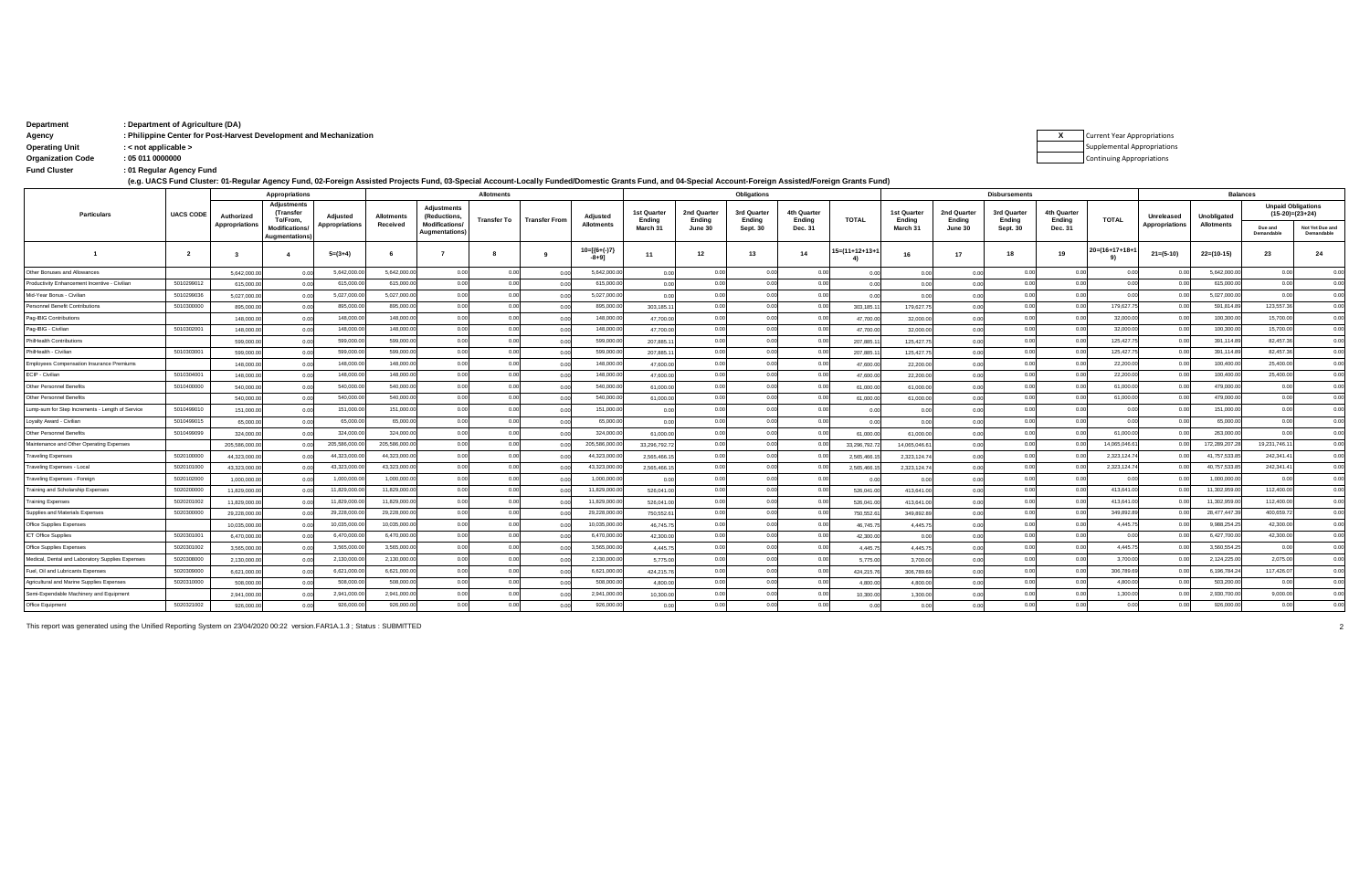| Department               | : Department of Agriculture (DA)                                   |                                    |
|--------------------------|--------------------------------------------------------------------|------------------------------------|
| Agency                   | : Philippine Center for Post-Harvest Development and Mechanization | <b>Current Year Appropriations</b> |
| <b>Operating Unit</b>    | $:$ < not applicable $>$                                           | Supplemental Appropriation         |
| <b>Organization Code</b> | : 05 011 0000000                                                   | <b>Continuing Appropriations</b>   |
| <b>Fund Cluster</b>      | . 01 Regular Agency Fund                                           |                                    |

**X** Supplemental Appropriations

of Regular Agency Fund (- و.g. UACS Fund Cluster: 01-Regular Agency Fund, 02-Foreign Assisted Projects Fund, 03-Special Account-Locally Funded/Domestic Grants Fund, and 04-Special Account-Foreign Assisted/Foreign Grants F

|                                                    |                  | Appropriations |                                                    | <b>Allotments</b>     |                   |                                                |             | Obligations          |                            |                       |                       |                       | <b>Disbursements</b>       |                |                            |                       |                       |                       | <b>Balances</b>        |                       |                   |                           |                               |
|----------------------------------------------------|------------------|----------------|----------------------------------------------------|-----------------------|-------------------|------------------------------------------------|-------------|----------------------|----------------------------|-----------------------|-----------------------|-----------------------|----------------------------|----------------|----------------------------|-----------------------|-----------------------|-----------------------|------------------------|-----------------------|-------------------|---------------------------|-------------------------------|
| <b>Particulars</b>                                 | <b>UACS CODE</b> | Authorized     | <b>Adjustments</b><br><b>(Transfer</b><br>To/From. | Adjusted              | <b>Allotments</b> | Adjustments<br>(Reductions.                    | Transfer To | <b>Transfer From</b> | Adjusted                   | 1st Quarter<br>Endina | 2nd Quarter<br>Ending | 3rd Quarter<br>Ending | 4th Quarter<br>Endina      | <b>TOTAL</b>   | 1st Quarter<br>Endina      | 2nd Quarter<br>Ending | 3rd Quarter<br>Ending | 4th Quarter<br>Ending | <b>TOTAL</b>           | Unreleased            | Unobligated       | <b>Unpaid Obligations</b> | $(15-20)=(23+24)$             |
|                                                    |                  | Appropriations | <b>Modifications</b><br>Augmentations              | <b>Appropriations</b> | Received          | <b>Modifications/</b><br><b>Augmentations)</b> |             |                      | <b>Allotments</b>          | March 31              | June 30               | <b>Sept. 30</b>       | Dec. 31                    |                | March 31                   | June 30               | <b>Sept. 30</b>       | Dec. 31               |                        | <b>Appropriations</b> | <b>Allotments</b> | Due and<br>Demandable     | Not Yet Due and<br>Demandable |
|                                                    | $\overline{2}$   |                |                                                    | $5=(3+4)$             |                   |                                                |             |                      | $10=[(6+(-)7)$<br>$-8+9$ ] | 11                    | 12                    | 13                    | 14                         | 15=(11+12+13+1 | 16                         | 17                    | 18                    | 19                    | $20 = (16 + 17 + 18 +$ | $21 = (5-10)$         | $22=(10-15)$      | 23                        | 24                            |
| nformation and Communications Technology Equipment | 5020321003       | 345,000.0      | 0.00                                               | 345,000.0             | 345,000.00        | 0.00                                           | 0.00        | 0.00                 | 345,000.0                  | 0.00                  | 0.00                  | 0.00                  | 0.00                       | 0.00           | 0 <sup>0<sup>c</sup></sup> | 0.00                  | 0.00                  | 0.00                  | 0.00                   | 0.00                  | 345,000.0         | 0.00                      | 0.00                          |
| Agricultural and Forestry Equipment                | 5020321004       | 705,000.0      | 0.00                                               | 705,000.0             | 705,000.00        | 0.00                                           | 0.00        | 0.00                 | 705,000.00                 | 0.00                  | 0.00                  | 0.00                  | 0.00                       | 0.00           | 0 <sup>0</sup>             | 0.00                  | 0.00                  | 0.00                  | 0.00                   | 0.00                  | 705,000.00        | 0.00                      | 0.00                          |
| <b>Communications Equipment</b>                    | 5020321007       | 120,000.0      | 0.00                                               | 120,000.0             | 120,000.00        | 0.00                                           | 0.00        | 0.00                 | 120,000.00                 | 0.00                  | 0.01                  | 0.00                  | 0.00                       | 0.00           | 0 <sup>0<sup>c</sup></sup> | 0.00                  | 0.00                  | 0.00                  | 0.00                   | 0.00                  | 120,000.00        | 0.00                      | 0.00                          |
| Disaster Response and Rescue Equipment             | 5020321008       | 205,000.0      | 00                                                 | 205,000.0             | 205,000.00        | 0.00                                           | 0.00        | 0.00                 | 205,000.00                 | 0.00                  | 00                    | 0.00                  | 0.00                       | 0.00           | 0.00                       | 0.00                  | 0.00                  | 0.00                  | 0.00                   | 0.00                  | 205,000.00        | 0.00                      | 0.00                          |
| <b>Technical and Scientific Equipment</b>          | 5020321013       | 310,000.0      | 0.00                                               | 310,000.0             | 310,000,00        | 0.00                                           | 0.00        | 0.00                 | 310,000.0                  | 1.300.00              | 0.00                  | 0.00                  | 0.00                       | 1,300.00       | 1,300.00                   | 0.00                  | 0.00                  | 0.00                  | 1,300.0                | 0.00                  | 308,700.00        | 0.00                      | 0.00                          |
| Other Machinery and Equipment                      | 5020321099       | 330,000.0      | 00                                                 | 330,000.0             | 330,000.00        | 0.00                                           | 0.00        | 0.00                 | 330,000.0                  | 9,000.00              | 0 <sub>0</sub>        | 0.00                  | 0.00                       | 9,000.0        | 0.00                       |                       | 0.00                  | 00                    | 0.0                    | 0.00                  | 321,000.00        | 9,000.00                  | 0.00                          |
| Semi-Expendable Furniture, Fixtures and Books      |                  | 1,273,000.     |                                                    | 1,273,000.0           | 1.273.000.00      | 0.00                                           | 0.00        | 0.00                 | 1,273,000.0                | 106,800.00            | 00                    | 0.00                  | 0.00                       | 106,800.00     | 0 <sup>0</sup>             |                       | 0.00                  |                       | 0 <sup>0</sup>         | 0.00                  | 1,166,200.0       | 106,800.00                | 0.00                          |
| Furniture and Fixtures                             | 5020322001       | 1.193.000.0    |                                                    | 1,193,000.0           | 1,193,000.00      | 0.00                                           | 0.00        | 0.00                 | 1,193,000.0                | 106,800.00            | 00                    | 0.00                  | 0.00                       | 106,800.00     | n nr                       |                       | 0.00                  | 0.00                  | 0 <sub>0</sub>         | 0.00                  | 1,086,200.0       | 106,800.0                 | 0.00                          |
| Books                                              | 5020322002       | 80,000.0       | 0.00                                               | 80,000.0              | 80,000.00         | 0.00                                           | 0.00        | 0.00                 | 80,000.0                   | 0.00                  | 00                    | 0.00                  | 0.00                       | 0 <sub>0</sub> | 0.00                       |                       | 0.00                  | 0.00                  | 0 <sub>0</sub>         | 0.00                  | 80,000.0          |                           | 0.00                          |
| Other Supplies and Materials Expenses              | 5020399000       | 5,720,000.0    | 0.00                                               | 5,720,000.            | 5,720,000.0       | 0.00                                           | 0.00        | 0.00                 | 5,720,000.0                | 151.916.10            | 0 <sub>0</sub>        | 0.00                  | 0.00                       | 151.916.1      | 28.857.4                   | 0.00                  | 0.00                  | 0.00                  | 28,857.4               | 0.00                  | 5,568,083.9       | 123,058.6                 | 0.00                          |
| Utility Expenses                                   | 5020400000       | 8,770,000.0    |                                                    | 8,770,000.            | 8,770,000.0       | 0.00                                           | 0.00        | 0.00                 | 8,770,000.0                | 1.060.675.22          | 00                    | 0.00                  | 0 <sup>0<sup>c</sup></sup> | 1.060.675.22   | 923.875.22                 |                       | 0.00                  |                       | 923,875.2              | 0.00                  | 7,709,324.7       | 136,800.0                 | 0.00                          |
| Water Expenses                                     | 5020401000       | 270,000.0      |                                                    | 270,000.              | 270,000.00        | 0.00                                           | 0.00        | 0.00                 | 270,000.0                  | 137,500.00            | 0 <sub>0</sub>        | 0.00                  | 0 <sup>0<sup>c</sup></sup> | 137,500.00     | 700.00                     | 0.00                  | 0.00                  |                       | 700.0                  | 0.00                  | 132,500.0         | 136,800.0                 | 0.00                          |
| <b>Electricity Expenses</b>                        | 5020402000       | 8,500,000.0    |                                                    | 8,500,000.            | 8,500,000.0       | 0.00                                           | 0.00        | 0.00                 | 8,500,000.0                | 923.175.22            | 0 <sub>0</sub>        | 0.00                  | 0.00                       | 923.175.22     | 923.175.22                 | 0.00                  | 0.00                  | 0.00                  | 923,175.2              | 0.00                  | 7,576,824.7       | 0.00                      | 0.00                          |
| <b>Communication Expenses</b>                      | 5020500000       | 4.874.000.0    |                                                    | 4,874,000.0           | 4,874,000.00      | 0.00                                           | 0.00        | 0.00                 | 4,874,000.00               | 105,123.25            | 0 <sub>0</sub>        | 0.00                  | 0.00                       | 105,123.2      | 100,063.25                 | 0.00                  | 0.00                  |                       | 100,063.2              | 0.00                  | 4,768,876.7       | 5,060.00                  | 0.00                          |
| Postage and Courier Services                       | 5020501000       | 55,000.0       |                                                    | 55,000.0              | 55,000.00         | 0.00                                           | 0.00        | 0.00                 | 55,000.0                   | 5,740.00              | 0 <sub>0</sub>        | 0.00                  | 0.00                       | 5,740.00       | 4,880.00                   | 0.00                  | 0.00                  | 00                    | 4,880.0                | 0.00                  | 49,260.0          | 860.00                    | 0.00                          |
| Telephone Expenses                                 |                  | 1,572,000.0    |                                                    | 1,572,000.0           | 1,572,000.00      | 0.00                                           | 0.00        | 0.00                 | 1,572,000.0                | 42,569.01             | 0 <sub>0</sub>        | 0.00                  | 0.00                       | 42,569.0       | 38,369.01                  | 0.00                  | 0.00                  |                       | 38,369.0               | 0.00                  | 1,529,430.9       | 4,200.0                   | 0.00                          |
| Mobile                                             | 5020502001       | 1,032,000.0    |                                                    | 1,032,000.0           | 1.032.000.00      | 0.00                                           | 0.00        | 0.00                 | 1.032.000.00               | 42,569.01             |                       | 0.00                  | 0.00                       | 42,569.0       | 38,369.01                  | 0.00                  | 0.00                  |                       | 38,369.0               | 0.00                  | 989.430.99        | 4.200.00                  | 0.00                          |
| Landline                                           | 5020502002       | 540,000.0      |                                                    | 540,000.              | 540,000.00        | 0.00                                           | 0.00        | 0.00                 | 540,000.0                  | 0.00                  |                       | 0.00                  | 0.00                       | 0.00           | 0.00                       | 0.00                  | 0.00                  |                       | 0.0                    | 0.00                  | 540,000.0         | 0 <sup>o</sup>            | 0.00                          |
| <b>Internet Subscription Expenses</b>              | 5020503000       | 3,212,000.0    |                                                    | 3,212,000.0           | 3.212.000.00      | 0.00                                           | 0.00        | 0.00                 | 3.212.000.0                | 56,814.24             | 00                    | 0.00                  | 0.00                       | 56,814.24      | 56,814.24                  | 0.00                  | 0.00                  | 00                    | 56.814.2               | 0.00                  | 3.155.185.7       |                           | 0.00                          |
| Cable, Satellite, Telegraph and Radio Expenses     | 5020504000       | 35,000.0       |                                                    | 35,000.0              | 35,000.00         | 0.00                                           | 0.00        | 0.00                 | 35,000.0                   | 0.00                  |                       | 0.00                  | 0.00                       | 0.00           | 0 <sup>0<sup>c</sup></sup> | 0.00                  | 0.00                  | n no                  | 0.0                    | 0.00                  | 35,000.0          | 0 <sup>o</sup>            | 0.00                          |
| Awards/Rewards and Prizes                          | 5020600000       | 550,000.0      |                                                    | 550,000.0             | 550,000.0         | 0.00                                           | 0.00        | 0.00                 | 550,000.0                  | 127,500.00            | 00                    | 0.00                  | 0.00                       | 127,500.00     | 127,500.00                 | 0.00                  | 0.00                  |                       | 127,500.0              | 0.00                  | 422,500.0         |                           | 0.00                          |
| Awards/Rewards Expenses                            | 5020601001       | 550,000.0      | (127,500.00)                                       | 422,500.0             | 550,000.0         | (127,500.00)                                   | 0.00        | 0.00                 | 422,500.0                  | 0.00                  | 0 <sub>0</sub>        | 0.00                  | 0.00                       | 0 <sub>0</sub> | 0 <sup>0<sup>c</sup></sup> | 0.00                  | 0.00                  | 0.00                  | 0.00                   | 0.00                  | 422,500.0         |                           | 0.00                          |
| Rewards and Incentives                             | 5020601002       | 0 <sub>0</sub> | 127,500.0                                          | 127,500.0             |                   | 127,500.0                                      | 0.00        | 0.00                 | 127,500.0                  | 127,500.00            | 0 <sub>0</sub>        | 0.00                  | 0.00                       | 127,500.00     | 127,500.00                 | 0.00                  | 0.00                  |                       | 127,500.0              | 00                    | 0.00              |                           | 0.00                          |
| Confidential, Intelligence and Extraordinary       | 5021000000       | 118,000.0      |                                                    | 118,000.0             | 118,000.0         | 0.00                                           | 0.00        | 0.00                 | 118,000.0                  | 19,972.75             | 0.00                  | 0.00                  | 0.00                       | 19.972.75      | 19,972.75                  | 0.00                  | 0.00                  |                       | 19,972.7               | 0.00                  | 98,027.25         | 0.00                      | 0.00                          |
| Extraordinary and Miscellaneous Expenses           | 5021003000       | 118,000.0      | 0.00                                               | 118,000.0             | 118,000.00        | 0.00                                           | 0.00        | 0.00                 | 118,000.00                 | 19,972.75             | 0 <sub>0</sub>        | 0.00                  | 0.00                       | 19,972.7       | 19,972.75                  | 0.00                  | 0.00                  |                       | 19,972.7               | 0.00                  | 98,027.25         | 0.00                      | 0.00                          |
| Professional Services                              | 5021100000       | 66.130.000.0   | 0.00                                               | 66,130,000.0          | 66,130,000.00     | 0.00                                           | 0.00        | 0.00                 | 66,130,000.0               | 17.136.707.36         | 0.00                  | 0.00                  | 0.00                       | 17.136.707.3   | 8,484,236.3                | 0.00                  | 0.00                  | 00                    | 8,484,236.3            | 0.00                  | 48,993,292.64     | 8,652,471.0               | 0.00                          |
| <b>Auditing Services</b>                           | 5021102000       | 20,000.0       | 0.00                                               | 20,000.0              | 20,000.00         | 0.00                                           | 0.00        | 0.00                 | 20,000.0                   | 0.00                  | 0.00                  | 0.00                  | 0 <sup>0<sup>c</sup></sup> | 0 <sub>0</sub> | 0.00                       | 0.00                  | 0.00                  | 0.00                  | 0.00                   | 0.00                  | 20,000.0          | 0.00                      | 0.00                          |
| <b>Consultancy Services</b>                        |                  | 1,650,000.0    | 0.00                                               | 1.650.000.0           | 1.650.000.00      | 0.00                                           | 0.00        | 0.00                 | 1.650.000.00               | 0.00                  | 0 <sub>0</sub>        | 0.00                  | 0 <sup>0<sup>c</sup></sup> | 0.00           | 0 <sup>0<sup>c</sup></sup> | 0.00                  | 0.00                  | 0.00                  | 0 <sup>0</sup>         | 0.00                  | 1.650.000.0       | 0.00                      | 0.00                          |
| ICT Consultancy Services                           | 5021103001       | 1.650.000.0    |                                                    | 1.650.000.            | 1,650,000.00      | 0.00                                           | 0.00        | 0.00                 | 1.650.000.0                | 0.00                  | 0 <sub>0</sub>        | 0.00                  | 0.00                       | 0.00           | n nr                       |                       | 0.00                  | 00                    | 0 <sup>0</sup>         | 0.00                  | 1.650.000.0       |                           | 0.00                          |
| Other Professional Services                        | 5021199000       | 64.460.000.    |                                                    | 64,460,000.           | 64.460.000.00     | 0.00                                           | 0.00        | 0.00                 | 64.460.000.00              | 17.136.707.36         |                       | 0.00                  | 0.00                       | 17,136,707.36  | 8,484,236.3                |                       | 0.00                  |                       | 8.484.236.3            | 0.00                  | 47.323.292.64     | 8.652.471.02              | 0.00                          |

This report was generated using the Unified Reporting System on 23/04/2020 00:22 version.FAR1A.1.3 ; Status : SUBMITTED 3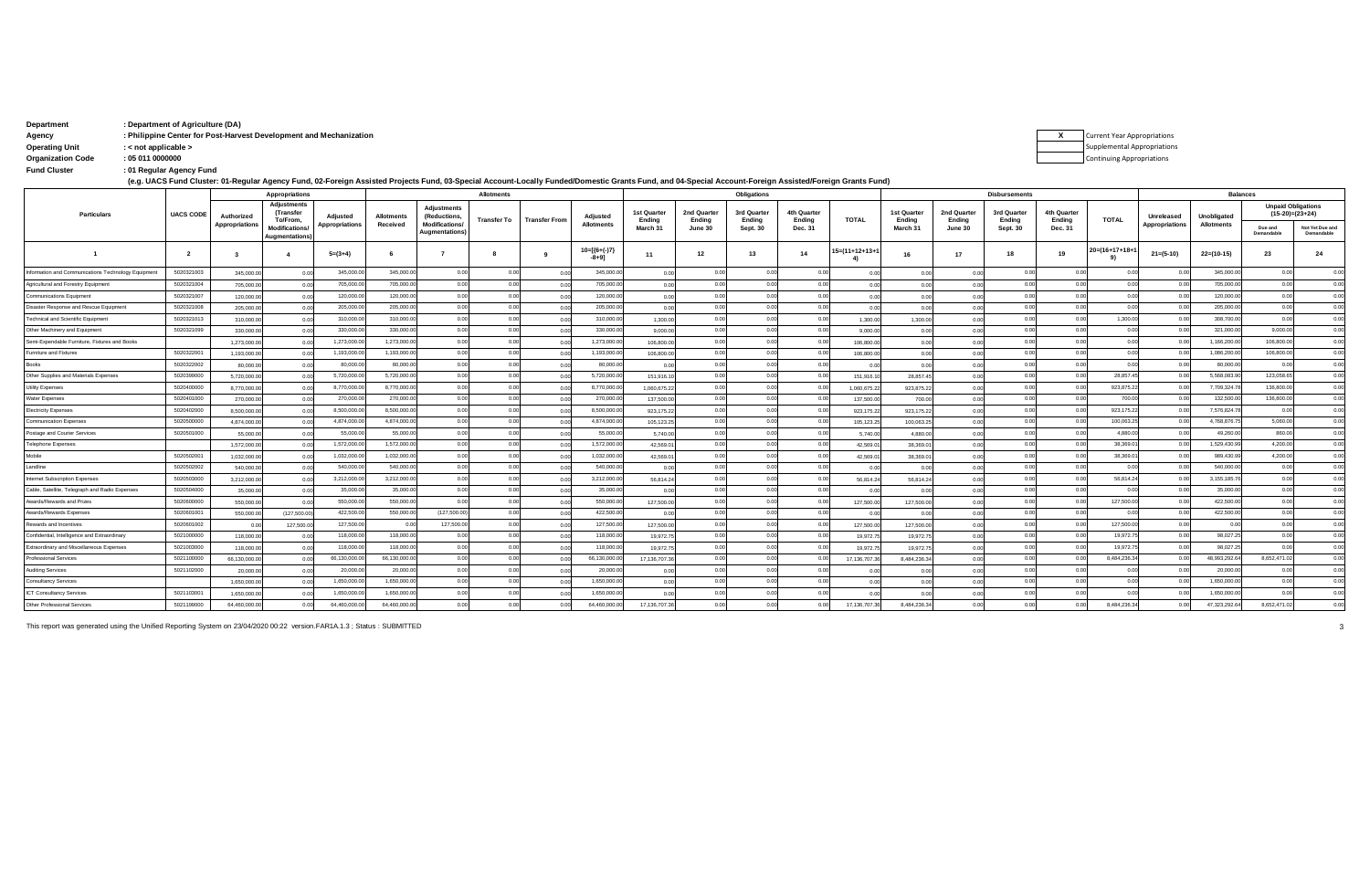| Department | : Department of Agriculture (DA)                                   |                                    |
|------------|--------------------------------------------------------------------|------------------------------------|
| Agency     | : Philippine Center for Post-Harvest Development and Mechanization | <b>Current Year Appropriations</b> |

**Operating Unit : < not applicable >**

| <b>Operating Unit</b> |  |  |
|-----------------------|--|--|
|                       |  |  |

**: Fund Cluster 01 Regular Agency Fund Organization Code : 05 011 0000000**

**(e.g. UACS Fund Cluster: 01-Regular Agency Fund, 02-Foreign Assisted Projects Fund, 03-Special Account-Locally Funded/Domestic Grants Fund, and 04-Special Account-Foreign Assisted/Foreign Grants Fund)**

|                                                     |                  |                       | <b>Appropriations</b>                        |                       |                   |                                        | <b>Allotments</b> |                      |                           |                       |                       | <b>Obligations</b>    |                       |                |                       |                            | <b>Disbursements</b>  |                       |                               |                |                   | <b>Balances</b>            |                                                |
|-----------------------------------------------------|------------------|-----------------------|----------------------------------------------|-----------------------|-------------------|----------------------------------------|-------------------|----------------------|---------------------------|-----------------------|-----------------------|-----------------------|-----------------------|----------------|-----------------------|----------------------------|-----------------------|-----------------------|-------------------------------|----------------|-------------------|----------------------------|------------------------------------------------|
| <b>Particulars</b>                                  | <b>UACS CODE</b> | Authorized            | <b>Adjustments</b><br>(Transfer<br>To/From,  | Adjusted              | <b>Allotments</b> | <b>Adjustments</b><br>(Reductions,     | Transfer To       | <b>Transfer From</b> | Adjusted                  | 1st Quarter<br>Ending | 2nd Quarter<br>Ending | 3rd Quarter<br>Ending | 4th Quarter<br>Ending | <b>TOTAL</b>   | 1st Quarter<br>Ending | 2nd Quarter<br>Ending      | 3rd Quarter<br>Ending | 4th Quarter<br>Ending | <b>TOTAL</b>                  | Unreleased     | Unobligated       |                            | <b>Unpaid Obligations</b><br>$(15-20)=(23+24)$ |
|                                                     |                  | <b>Appropriations</b> | <b>Modifications</b><br><b>Augmentations</b> | <b>Appropriations</b> | Received          | <b>Modifications/</b><br>Augmentations |                   |                      | <b>Allotments</b>         | March 31              | June 30               | <b>Sept. 30</b>       | Dec. 31               |                | March 31              | June 30                    | <b>Sept. 30</b>       | Dec. 31               |                               | Appropriations | <b>Allotments</b> | Due and<br>Demandable      | Not Yet Due and<br>Demandable                  |
|                                                     | $\overline{2}$   |                       |                                              | $5=(3+4)$             |                   |                                        |                   |                      | $10=[(6+(-)7)$<br>$-8+91$ | 11                    | 12                    | 13                    | 14                    | I5=(11+12+13+' | 16                    | 17                         | 18                    | 19                    | $20 = (16 + 17 + 18 +$<br>-91 | $21 = (5-10)$  | $22=(10-15)$      | 23                         | 24                                             |
| <b>General Services</b>                             | 5021200000       | 12.370.000.00         |                                              | 12,370,000.0          | 12,370,000.0      | 0.00                                   | 0.00              | 0.00                 | 12,370,000.0              | 7,762,906.8           | 0.00                  | 0.00                  | 0.00                  | 7,762,906.8    | 197,286.69            |                            | 0.00                  | 0.00                  | 197,286.69                    | 0.01           | 4,607,093.1       | 7,565,620.14               | 0.00                                           |
| Janitorial Services                                 | 5021202000       | 2.400.000.0           | 0.00                                         | 2,400,000.0           | 2,400,000.0       | 0.00                                   | 00                | 0.00                 | 2,400,000.0               | 2,280,442.2           | 0.00                  | 0.00                  | 0.00                  | 2,280,442.20   | 0.00                  |                            | 0.00                  | 0.00                  | 0.00                          | 00             | 119,557.8         | 2,280,442.20               | 0.00                                           |
| <b>Security Services</b>                            | 5021203000       | 4.400.000.0           | 718.265.1                                    | 5,118,265.1           | 4.400.000.0       | 718,265.12                             | 00                | 0.00                 | 5,118,265.1               | 5.118.265.1           | 0.00                  | 0.00                  | 0.00                  | 5.118.265.12   | 0 <sub>0</sub>        |                            | 0.00                  | 0.00                  | 0.00                          | 00             | 0.00              | 5.118.265.1                | 0.00                                           |
| <b>Other General Services</b>                       | 5021299099       | 5,570,000.0           | (718, 265.1)                                 | 4,851,734.8           | 5,570,000.0       | (718,265.12)                           | 0.00              | 0.00                 | 4,851,734.8               | 364,199.5             |                       | 0.00                  | 0.00                  | 364,199.5      | 197,286.69            |                            | 0.00                  | 0.00                  | 197,286.69                    | 0.01           | 4,487,535.3       | 166,912.8                  | 0.00                                           |
| Repairs and Maintenance                             | 5021300000       | 6.483,000.            |                                              | 6,483,000.0           | 6,483,000.0       | 0 <sup>0</sup>                         | 00                | 0.00                 | 6,483,000.0               | 413,605.6             |                       | 0.00                  | 0.00                  | 413,605.6      | 182,842.59            |                            | 0.00                  |                       | 182,842.59                    | 00             | 6,069,394.3       | 230,763.06                 | 0.00                                           |
| Repairs and Maintenance - Buildings and Other       |                  | 555,000.0             |                                              | 555,000.0             | 555,000.0         | 0.00                                   |                   | 0.00                 | 555,000.0                 | 16,135.6              |                       | 0.00                  | 0.00                  | 16,135.6       |                       |                            | 0.00                  |                       | 0.00                          | 00             | 538,864.4         | 16,135.6                   | 0.00                                           |
| Buildings                                           | 5021304001       | 550,000.0             | 0.00                                         | 550,000.0             | 550,000.0         | 0.00                                   |                   | 0.00                 | 550,000.0                 | 16,135.6              |                       | 0.00                  | 0.00                  | 16,135.60      | 0.00                  |                            | 0.00                  |                       | 0.00                          | 0 <sup>0</sup> | 533,864.4         | 16,135.6                   | 0.00                                           |
| Other Structures                                    | 5021304099       | 5,000.0               |                                              | 5,000.0               | 5,000.0           | 0.00                                   |                   | 0.00                 | 5.000.0                   | 0.00                  |                       | 0.00                  | 0.00                  | 0.00           | 0 <sub>0</sub>        |                            |                       |                       |                               | 00             | 5,000.0           | 00                         | 0.00                                           |
| Repairs and Maintenance - Machinery and             |                  | 2,615,000.0           |                                              | 2,615,000.0           | 2,615,000.0       | 0.00                                   |                   | 0.00                 | 2,615,000.0               | 12,500.00             |                       | 0.00                  | 0.00                  | 12,500.00      | 0 <sub>0</sub>        |                            |                       |                       | 0.00                          | 0 <sup>0</sup> | 2,602,500.0       | 12,500.00                  | 0.00                                           |
| Office Equipment                                    | 5021305002       | 330,000.0             |                                              | 330,000.0             | 330,000.0         | 0.00                                   | 00                | 0.00                 | 330,000.0                 | 12,500.00             |                       | 0.00                  | 0.00                  | 12,500.00      | 0.00                  |                            | 0.00                  |                       | 0.00                          | 0.01           | 317,500.0         | 12,500.00                  | 0.00                                           |
| Information and Communication Technology Equipment  | 5021305003       | 685,000.0             |                                              | 685,000.0             | 685,000.0         | 0.00                                   |                   | 00                   | 685,000.0                 | 0.00                  |                       | 0.00                  | 0.00                  | 0.00           |                       |                            |                       |                       | 0 <sub>0</sub>                |                | 685,000.0         | 0 <sub>0</sub>             | 0.00                                           |
| Agricultural and Forestry Equipment                 | 5021305004       | 130,000.0             | 0.00                                         | 130,000.00            | 130,000.0         | 0.00                                   |                   | 0.00                 | 130,000.0                 | 0.00                  |                       | 0.00                  | 0.00                  | 0.00           | 0.00                  |                            | 0.00                  |                       | 0.00                          | 0 <sup>0</sup> | 130,000.0         | 0.00                       | 0.00                                           |
| <b>Technical and Scientific Equipment</b>           | 5021305014       | 1.300.000.0           |                                              | 1,300,000.0           | 1.300.000.0       | 0.00                                   | 00                | 0.00                 | 1.300.000.0               | 0.00                  |                       | 0.00                  | 0.00                  | 0.00           | 0.00                  |                            | 0.00                  |                       | 0.00                          | 0.01           | 1.300.000.0       | 0 <sup>0<sup>c</sup></sup> | 0.00                                           |
| Other Machinery and Equipment                       | 5021305099       | 170,000.0             |                                              | 170,000.0             | 170,000.0         | 0.00                                   | 00                | 0.00                 | 170,000.0                 | 0.00                  |                       | 0.00                  | 0.00                  | 0.00           | 0.00                  |                            | 0.00                  | 0.00                  | 0.00                          | 0.01           | 170,000.00        | 0 <sup>0<sup>c</sup></sup> | 0.00                                           |
| Repairs and Maintenance - Transportation            |                  | 2,948,000.0           |                                              | 2,948,000.0           | 2,948,000.0       | 0.001                                  | 00                | 0.00                 | 2,948,000.0               | 384,970.0             |                       | 0.00                  | 0.00                  | 384,970.05     | 182.842.59            | 0 <sup>0<sup>c</sup></sup> | 0.00                  |                       | 182,842.5                     | 0.01           | 2,563,029.9       | 202,127.46                 | 0.00                                           |
| Motor Vehicles                                      | 5021306001       | 2.948.000.0           |                                              | 2,948,000.            | 2.948.000.0       | 0.00                                   | 00                | 0.00                 | 2.948.000.0               | 384,970.0             |                       | 0.00                  | 0.00                  | 384,970.0      | 182.842.5             | 0.00                       | 0.00                  |                       | 182,842.59                    | 0 <sup>0</sup> | 2,563,029.9       | 202,127.46                 | 0.00                                           |
| Repairs and Maintenance - Furniture and Fixtures    |                  | 100,000.0             | 0.00                                         | 100,000.0             | 100,000.0         | 0.00                                   | 0.00              | 0.00                 | 100,000.0                 | 0.00                  | 0.00                  | 0.00                  | 0.00                  | 0.00           | 0 <sub>0</sub>        | 0 <sup>0<sup>c</sup></sup> | 0.00                  | 0 <sub>0</sub>        | 0.00                          | 0.01           | 100,000.0         | 0.00                       | 0.00                                           |
| Repairs and Maintenance - Furniture and Fixtures    | 5021307000       | 100,000.00            |                                              | 100,000.0             | 100,000.0         | 0.00                                   | 0.00              | 00                   | 100,000.0                 | 0.00                  |                       | 0.00                  | 0.00                  | 0.00           | 0 <sub>0</sub>        |                            | 0.00                  | 0.00                  | 0.00                          | 0.01           | 100,000.0         | 0.00                       | 0.00                                           |
| Repairs and Maintenance - Semi-Expendable           |                  | 80,000.00             | 0.00                                         | 80,000.00             | 80,000.00         | 0.00                                   | 0.00              | 0.00                 | 80,000.0                  | 0.00                  | 0.00                  | 0.00                  | 0.00                  | 0.00           | 0.00                  | 0.00                       | 0.00                  | 0.00                  | 0.00                          | 0.01           | 80,000.00         | 0.00                       | 0.00                                           |
| Office Equipment                                    | 5021321002       | 15,000.00             | 0.00                                         | 15,000.00             | 15,000.00         | 0.00                                   | 0.00              | 0.00                 | 15,000.00                 | 0.00                  | 0.00                  | 0.00                  | 0.00                  | 0.00           | 0.00                  |                            | 0.00                  | 0.00                  | 0.00                          | 0.01           | 15,000.00         | 0.00                       | 0.00                                           |
| Information and Communications Technology Equipment | 5021321003       | 10,000.00             |                                              | 10,000.00             | 10,000.0          | 0.00                                   | 00                | 0.00                 | 10,000.00                 | 0.00                  |                       | 0.00                  | 0.00                  | 0.00           |                       |                            | 0.00                  |                       | 0.00                          | 00             | 10,000.00         | 0.00                       | 0.00                                           |
| <b>Printing Equipment</b>                           | 5021321011       | 5,000.00              |                                              | 5,000.0               | 5,000.0           | 0.00                                   |                   | 0.00                 | 5.000.0                   | 0.00                  |                       | 0.00                  | 0.00                  | 0.00           | 0 <sub>0</sub>        |                            | 0.00                  |                       | 0.00                          | 0 <sup>0</sup> | 5,000.00          |                            | 0.00                                           |
| <b>Technical and Scientific Equipment</b>           | 5021321013       | 50,000.0              |                                              | 50,000.0              | 50,000.0          | 0.00                                   |                   | 00                   | 50,000.0                  | 0.00                  |                       | 0.00                  | 0.00                  | 0.00           |                       |                            |                       |                       | 0.00                          | 0 <sup>0</sup> | 50,000.00         | 0 <sup>0<sup>c</sup></sup> | 0.00                                           |
| Repairs and Maintenance - Semi-Expendable           |                  | 5,000.00              |                                              | 5,000.0               | 5,000.0           | 0.00                                   | 00                | 0.00                 | 5.000.0                   | 0.00                  |                       | 0.00                  | 0.00                  | 0.00           |                       |                            |                       |                       | 0.00                          | 0.01           | 5,000.00          | 0.00                       | 0.00                                           |
| Furniture and Fixtures                              | 5021322001       | 5,000.00              | 0.00                                         | 5,000.0               | 5,000.0           | 0.00                                   |                   | 0.00                 | 5.000.0                   | 0.00                  |                       | 0.00                  | 0.00                  | 0.00           |                       |                            |                       |                       | 0.00                          | 00             | 5,000.00          | 0 <sup>0<sup>c</sup></sup> | 0.00                                           |
| Repairs and Maintenance - Other Property, Plant     |                  | 180,000.0             |                                              | 180,000.0             | 180,000.0         | 0.00                                   |                   | 0.00                 | 180,000.0                 | 0.00                  |                       | 0.00                  | 0.00                  | 0.00           |                       |                            |                       |                       | 0.00                          |                | 180,000.0         | 0 <sup>0<sup>c</sup></sup> | 0.00                                           |
| Other Property, Plant and Equipment                 | 5021399099       | 180,000.0             |                                              | 180,000.0             | 180,000.0         | 0.00                                   |                   | 0.00                 | 180,000.0                 | 0.00                  |                       | 0.00                  | 0.00                  | 0.00           | 0 <sub>0</sub>        |                            |                       |                       | 0.00                          |                | 180,000.0         |                            | 0.00                                           |
| Taxes, Insurance Premiums and Other Fees            | 5021500000       | 3.690.000.0           |                                              | 3,690,000.0           | 3,690,000.0       | 0.00                                   |                   | 0.00                 | 3,690,000.0               | 62,934.4              |                       | 0.00                  | 0.00                  | 62,934.43      | 62,934.43             |                            |                       |                       | 62,934.4                      |                | 3,627,065.5       |                            | 0.00                                           |
| Taxes, Duties and Licenses                          | 5021501001       | 160,000.0             |                                              | 160,000.0             | 160,000.0         | 0.00                                   |                   | 00                   | 160,000.0                 | 21,613.4              |                       | 0.00                  | 0.00                  | 21,613.4       | 21,613.42             |                            |                       |                       | 21,613.42                     |                | 138,386.5         |                            | 0.00                                           |
| <b>Fidelity Bond Premiums</b>                       | 5021502000       | 30,000.00             | 0.00                                         | 30,000.00             | 30,000.00         | 0.00                                   | 0.00              | 0.00                 | 30,000.00                 | 5,025.00              | 0.00                  | 0.00                  | 0.00                  | 5,025.00       | 5.025.00              | 0.00                       | 0.00                  | 0.00                  | 5.025.00                      | 0.00           | 24,975.00         |                            |                                                |

This report was generated using the Unified Reporting System on 23/04/2020 00:22 version.FAR1A.1.3 ; Status : SUBMITTED 4

**X** Supplemental Appropriations Continuing Appropriations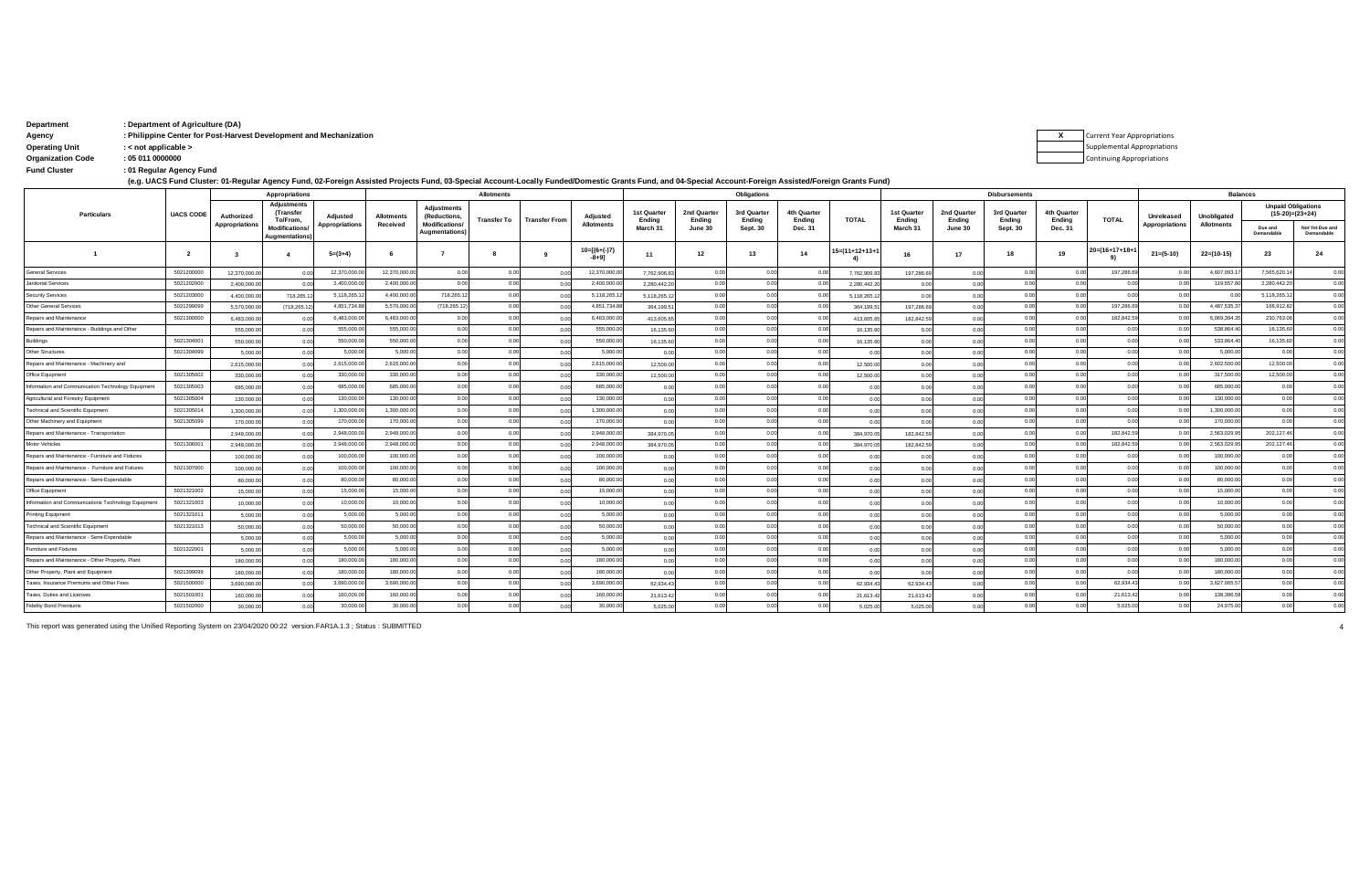| Department               | : Department of Agriculture (DA)                                   |                                    |
|--------------------------|--------------------------------------------------------------------|------------------------------------|
| Agency                   | : Philippine Center for Post-Harvest Development and Mechanization | <b>Current Year Appropriations</b> |
| <b>Operating Unit</b>    | : < not applicable >                                               | Supplemental Appropriation         |
| <b>Organization Code</b> | : 05 011 0000000                                                   | <b>Continuing Appropriations</b>   |

**: Fund Cluster 01 Regular Agency Fund**

**(e.g. UACS Fund Cluster: 01-Regular Agency Fund, 02-Foreign Assisted Projects Fund, 03-Special Account-Locally Funded/Domestic Grants Fund, and 04-Special Account-Foreign Assisted/Foreign Grants Fund)**

|                                                    |                  |                       | Appropriations                               | <b>Allotments</b>     |                   |                                               |                    |                      |                             |                       | Obligations           |                            |                       |                        |                       | <b>Disbursements</b>  |                       |                       |                | <b>Balances</b>            |                   |                                                |                               |
|----------------------------------------------------|------------------|-----------------------|----------------------------------------------|-----------------------|-------------------|-----------------------------------------------|--------------------|----------------------|-----------------------------|-----------------------|-----------------------|----------------------------|-----------------------|------------------------|-----------------------|-----------------------|-----------------------|-----------------------|----------------|----------------------------|-------------------|------------------------------------------------|-------------------------------|
| Particulars                                        | <b>UACS CODE</b> | Authorized            | <b>Adjustments</b><br>(Transfer<br>To/From.  | Adjusted              | <b>Allotments</b> | <b>Adiustments</b><br>(Reductions,            | <b>Transfer To</b> | <b>Transfer From</b> | Adjusted                    | 1st Quarter<br>Endina | 2nd Quarter<br>Ending | 3rd Quarter<br>Endina      | 4th Quarter<br>Endina | <b>TOTAL</b>           | 1st Quarter<br>Endina | 2nd Quarter<br>Endina | 3rd Quarter<br>Endina | 4th Quarter<br>Endina | <b>TOTAL</b>   | <b>Unreleased</b>          | Unobligated       | <b>Unpaid Obligations</b><br>$(15-20)=(23+24)$ |                               |
|                                                    |                  | <b>Appropriations</b> | <b>Modifications</b><br><b>Augmentations</b> | <b>Appropriations</b> | Received          | <b>Modifications/</b><br><b>Augmentations</b> |                    |                      | <b>Allotments</b>           | March 31              | June 30               | <b>Sept. 30</b>            | Dec. 31               |                        | March 31              | June 30               | <b>Sept. 30</b>       | Dec. 31               |                | Appropriations             | <b>Allotments</b> | Due and<br>Demandable                          | Not Yet Due and<br>Demandable |
|                                                    | $\overline{2}$   |                       |                                              | $5=(3+4)$             |                   |                                               |                    |                      | $10=[(6+(-)7)$<br>$-8 + 91$ | 11                    | 12                    | 13                         | 14                    | $15 = (11 + 12 + 13 +$ | 16                    | 17                    | 18                    | 19                    | 20=(16+17+18+1 | $21 = (5-10)$              | $22=(10-15)$      | 23                                             | 24                            |
| nsurance Expenses                                  | 5021503000       | 3,500,000,00          | 0.00                                         | 3,500,000.            | 3,500,000.0       | 0.01                                          | 0.00               | 0.00                 | 3,500,000.0                 | 36,296.01             | 0.00                  | 0.00                       | 0.00                  | 36,296.0               | 36,296.0              | 0.00                  | 0.00                  | 0.00                  | 36,296.0       | 000                        | 3,463,703.9       | 0.00                                           | 0.00                          |
| Labor and Wages                                    | 5021600000       | 7,005,000.00          | 0.00                                         | 7.005.000             | 7.005.000.0       | 0.00                                          | 0.00               | 0.00                 | 7.005.000.0                 | 1,723,466.06          |                       | 0.00                       | 0.00                  | 1,723,466.0            | 697,263.7             | 0.00                  | 0.00                  | 00                    | 697,263.7      | 00                         | 5.281.533.9       | 1.026.202.30                                   | 0.00                          |
| Labor and Wages                                    | 5021601000       | 7.005.000.00          |                                              | 7.005.000.            | 7.005.000.0       | 0.00                                          | 0.00               | 0.00                 | 7.005.000.0                 | 1.723.466.06          |                       | 0.00                       | 0.00                  | 1,723,466.0            | 697.263.7             | 0.00                  | 0.00                  | 00                    | 697,263.7      | 0.00                       | 5.281.533.9       | 1.026.202.30                                   | 0.00                          |
| Other Maintenance and Operating Expenses           | 5029900000       | 10.216.000.00         | 0 <sub>0</sub>                               | 10,216,000.           | 10,216,000.0      | 0.00                                          | 0.00               | 0.00                 | 10,216,000.0                | 1.041.841.41          |                       | 0.00                       | 0.00                  | 1.041.841.4            | 182.412.95            | 0.00                  | 0.00                  | 0 <sup>0</sup>        | 182,412.9      | 0 <sup>0<sup>c</sup></sup> | 9,174,158.5       | 859,428.46                                     | 0.00                          |
| <b>Advertising Expenses</b>                        | 5029901000       | 970,000.00            | 0 <sub>0</sub>                               | 970,000.0             | 970,000.0         | 0.00                                          | 0.00               | 0.00                 | 970,000.0                   | 0.00                  | 0.00                  | 0.00                       | 0.00                  | 0.00                   | 0.00                  | 0.00                  | 0.00                  | 0.00                  | 0.00           | 0.00                       | 970,000.0         | 0.00                                           | 0.00                          |
| Printing and Publication Expenses                  | 5029902000       | 3.035.000.00          | (117,899.90                                  | 2.917.100.1           | 3,035,000.0       | (117,899.90                                   | 0.00               | 0.00                 | 2,917,100.1                 | 46.938.61             | 00                    | 0.00                       | 0.00                  | 46.938.61              | 7,625.00              | 0.00                  | 0.00                  | 00                    | 7,625.00       | 00                         | 2,870,161.4       | 39,313.61                                      | 0.00                          |
| <b>Representation Expenses</b>                     | 5029903000       | 2.174.000.00          | 0 <sub>0</sub>                               | 2,174,000.0           | 2,174,000.0       | 0.00                                          | 0.00               | 0.00                 | 2,174,000.0                 | 106.625.90            | 0.00                  | 0.00                       | 0.00                  | 106,625.9              | 86,900.00             | 0.00                  | 0.00                  | 0.00                  | 86,900.0       | 0.00                       | 2,067,374.1       | 19,725.90                                      | 0.00                          |
| <b>Transportation and Delivery Expenses</b>        | 5029904000       | 325,000.00            | 0 <sub>0</sub>                               | 325,000.0             | 325,000.0         | 0.00                                          | 0.00               | 0.00                 | 325,000.0                   | 2,327.00              |                       | 0.00                       | 0.00                  | 2,327.0                | 2,327.00              | 0.00                  | 0.00                  | 0.00                  | 2,327.00       | 0.00                       | 322,673.0         | 0.00                                           | 0.00                          |
| Rent/Lease Expenses                                |                  | 2,551,000.00          |                                              | 2,551,000.0           | 2,551,000.0       | 0.00                                          | 0.00               | 0.00                 | 2,551,000.0                 | 368,050.00            | 00                    | 0.00                       | 0.00                  | 368,050.0              | 81,000.00             | 0.00                  | 0.00                  | 0.00                  | 81,000.0       | 0.00                       | 2,182,950.0       | 287.050.00                                     | 0.00                          |
| Rents - Building and Structures                    | 5029905001       | 110,000.00            | 0.00                                         | 110,000.0             | 110,000.00        | 0.00                                          | 0.00               | 0.00                 | 110,000.0                   | 0.00                  |                       | 0.00                       | 0.00                  | 0.00                   | 0.00                  | 0.00                  | 0.00                  | 0.00                  | 0.00           | 0 <sup>0<sup>c</sup></sup> | 110,000.0         | 0.00                                           | 0.00                          |
| Rents - Land                                       | 5029905002       | 120,000.00            | 0.00                                         | 120,000.00            | 120,000.00        | 0.00                                          | 0.00               | 0.00                 | 120,000.0                   | 0.00                  | 0.00                  | 0.00                       | 0.00                  | 0.00                   | 0.00                  | 0.00                  | 0.00                  | 0.00                  | 0.00           | 0.00                       | 120,000.0         | 0.00                                           | 0.00                          |
| Rents - Motor Vehicles                             | 5029905003       | 2,191,000.00          | 0.00                                         | 2,191,000.0           | 2,191,000.00      | 0.00                                          | 0.00               | 0.00                 | 2,191,000.0                 | 368,050,00            |                       | 0.00                       | 0.00                  | 368,050.0              | 81,000.00             | 0.00                  | 0.00                  | 0 <sup>0</sup>        | 81,000.00      | 0.00                       | 1,822,950.0       | 287,050.00                                     | 0.00                          |
| Rents - Equipment                                  | 5029905004       | 130,000.00            | 0.00                                         | 130,000.00            | 130,000.00        | 0.00                                          | 0.00               | 0.00                 | 130,000.0                   | 0.00                  | 0.00                  | 0.00                       | 0.00                  | 0.00                   | 0.00                  | 0.00                  | 0.00                  | 0.00                  | 0.00           | 0.00                       | 130,000.0         | 0.00                                           | 0.00                          |
| Membership Dues and Contributions to Organizations | 5029906000       | 120,000.00            |                                              | 120,000.00            | 120,000.00        | 0.01                                          | 0.00               | 0.00                 | 120,000.0                   | 30,000.00             |                       | 0.00                       | 0.00                  | 30,000.0               |                       |                       | 0.00                  | 0.00                  | 0.00           | 0.00                       | 90,000.00         | 30,000.00                                      | 0.00                          |
| <b>Subscription Expenses</b>                       |                  | 1.041.000.00          | 117,899.9                                    | 1,158,899.90          | 1,041,000.0       | 117,899.9                                     | 0.00               | 0.00                 | 1,158,899.9                 | 487.899.90            | 00                    | 0.00                       | 0.00                  | 487,899.9              | 4.560.9               |                       | 0.00                  | 0 <sup>0</sup>        | 4,560.95       | 0.00                       | 671,000.0         | 483,338.95                                     | 0.00                          |
| ICT Software Subscription                          | 5029907001       | 641,000.0             | (20.000.0)                                   | 621,000.00            | 641,000.0         | (20.000.00)                                   | 0.00               | 0.00                 | 621,000.0                   | 0.00                  | 00                    | 0.00                       | 0.00                  | 0 <sub>0</sub>         |                       |                       | 0 <sub>0</sub>        |                       | 0.00           | 0.00                       | 621,000.0         | 0.00                                           | 0.00                          |
| Library and Other Reading Materials Subscription   | 5029907004       | 70,000.00             | (20,000.0)                                   | 50,000.00             | 70,000.0          | (20,000.00)                                   | 0.00               | 0.00                 | 50,000.0                    | 0.00                  | 00                    | 0.00                       | 0.00                  |                        |                       |                       | 0 <sub>0</sub>        |                       | 0.00           | 0.00                       | 50,000.0          | 0.00                                           | 0.00                          |
| Other Subscription Expenses                        | 5029907099       | 330,000.00            | 157,899.9                                    | 487,899.90            | 330,000.0         | 157,899.9                                     | 0.00               | 0.00                 | 487,899.9                   | 487.899.90            |                       | 0.00                       | 0.00                  | 487,899.90             | 4.560.95              |                       | 0.00                  | 0.00                  | 4,560.95       | 0 <sub>0</sub>             | 0.00              | 483,338.95                                     | 0.00                          |
| <b>Financial Expenses</b>                          |                  | 20,000.00             |                                              | 20,000.0              | 20,000.0          | 0.01                                          | 00                 | 0.00                 | 20,000.0                    | 0.00                  | 00                    | 0.00                       | 0.00                  | 0 <sup>0</sup>         |                       |                       | 0.00                  |                       | 00             | 00                         | 20,000.0          | 0.00                                           | 0.00                          |
| <b>Financial Expenses</b>                          | 5030100000       | 20,000.00             |                                              | 20,000.0              | 20,000.0          | 0.01                                          | 0.00               | 0.00                 | 20,000.0                    | 0.00                  | 00                    | 0.00                       | 0.00                  | 0.00                   |                       |                       | 0.00                  |                       | 0.0            | 0.00                       | 20,000.0          | 0.00                                           | 0.00                          |
| <b>Bank Charges</b>                                | 5030104000       | 20,000.00             | 0.00                                         | 20,000.0              | 20,000.0          | 0.01                                          | 0.00               | 0.00                 | 20,000.0                    | 0.00                  |                       | 0.00                       | 0.00                  | 0 <sup>0</sup>         | n ni                  |                       | 0.00                  | 0.00                  | 00             | 0 <sup>0<sup>c</sup></sup> | 20,000.0          | 0.00                                           | 0.00                          |
| Capital Outlays                                    |                  | 36,863,000.0          |                                              | 36,863,000            | 36.863.000.0      | 0.00                                          | 0.00               | 0.00                 | 36.863.000.0                | 33,424,249.80         | 00                    | 0.00                       | 0.00                  | 33,424,249.8           | 12,193,317.           |                       | 0.00                  |                       | 12,193,317.1   | 00                         | 3,438,750.2       | 21,230,932.62                                  | 0.00                          |
| Property, Plant and Equipment Outlay               | 5060400000       | 36.863.000.0          |                                              | 36,863,000.           | 36,863,000.0      | 0.00                                          | 00                 | 0.00                 | 36,863,000.0                | 33,424,249.80         |                       | 0.00                       | 0.00                  | 33,424,249.8           | 12.193.317.           |                       | 0.00                  |                       | 12,193,317.1   | 00                         | 3,438,750.2       | 21,230,932.62                                  | 0.00                          |
| <b>Buildings and Other Structures</b>              |                  | 10.143.000.0          |                                              | 10.143.000.           | 10.143.000.0      | 0.00                                          | 0.00               | 0.00                 | 10.143.000.0                | 8,791,285.80          | 0.00                  | 0.00                       | 0.00                  | 8,791,285.8            |                       |                       | 0.00                  |                       | 0.0            | 0 <sub>0</sub>             | 1.351.714.2       | 8,791,285.80                                   | 0.00                          |
| Buildings                                          | 5060404001       | 10.143.000.00         |                                              | 10,143,000.           | 10,143,000.0      | 0.00                                          | 0.00               | 0.00                 | 10,143,000.0                | 8,791,285.80          |                       | 0.00                       | 0.00                  | 8,791,285.8            |                       |                       | 0.00                  |                       | 00             | 0 <sub>0</sub>             | 1,351,714.2       | 8,791,285.80                                   | 0.00                          |
| Machinery and Equipment Outlay                     |                  | 1.520.000.0           |                                              | 1,520,000.            | 1,520,000.0       | 0.00                                          | 0.00               | 0.00                 | 1,520,000.0                 | 0.00                  |                       | 0.00                       | 0.00                  | 0 <sup>0</sup>         | 0 <sup>o</sup>        |                       | 0.00                  | 00                    | 00             | 00                         | 1,520,000.0       | 0.00                                           | 0.00                          |
| Information and Communication Technology Equipment | 5060405003       | 1.520.000.0           |                                              | 1.520.000.0           | 1.520.000.0       | 0.01                                          | 0.00               | 0.00                 | 1.520.000.0                 | 0.00                  | 00                    | 0.00                       | 0.00                  | 0 <sub>0</sub>         |                       |                       | 0 <sub>0</sub>        | 00                    | 0 <sup>0</sup> | 0.00                       | 1.520.000.0       | 0.00                                           | 0.00                          |
| <b>Transportation Equipment Outlay</b>             |                  | 25,200,000.0          |                                              | 25,200,000.0          | 25,200,000.0      | 0.00                                          | 0.00               | 0.00                 | 25,200,000.0                | 24.632.964.00         | 0.00                  | 0.00                       | 0.00                  | 24.632.964.0           | 12.193.317.           |                       | 0.00                  |                       | 12,193,317.1   | 0.00                       | 567,036.00        | 12,439,646.82                                  | 0.00                          |
| Motor Vehicles                                     | 5060406001       | 25,200,000.0          |                                              | 25,200,000.           | 25,200,000.0      | 0.01                                          | 0.00               | 0.00                 | 25,200,000.0                | 24,632,964.00         | 0.00                  | 0.00                       | 0.00                  | 24,632,964.0           | 12,193,317.1          |                       | 0.00                  | 0.0                   | 12,193,317.1   | 0.00                       | 567,036.0         | 12.439.646.82                                  | 0.00                          |
| B. AUTOMATIC APPROPRIATIONS                        |                  | 7.239.000.0           | 467.931.0                                    | 7,706,931.0           | 7,239,000.0       | 467,931.0                                     | 0.00               | 0.00                 | 7,706,931.0                 | 2.135.368.1           |                       | 0 <sup>0<sup>c</sup></sup> | 0.00                  | 2,135,368.             | 1.110.679.7           |                       | 0.00                  |                       | 1,110,679.7    | 0 <sup>0<sup>c</sup></sup> | 5.571.562.8       | 1.024.688.32                                   | 0.00                          |

This report was generated using the Unified Reporting System on 23/04/2020 00:22 version.FAR1A.1.3 ; Status : SUBMITTED 5

**X** Supplemental Appropriations Continuing Appropriations